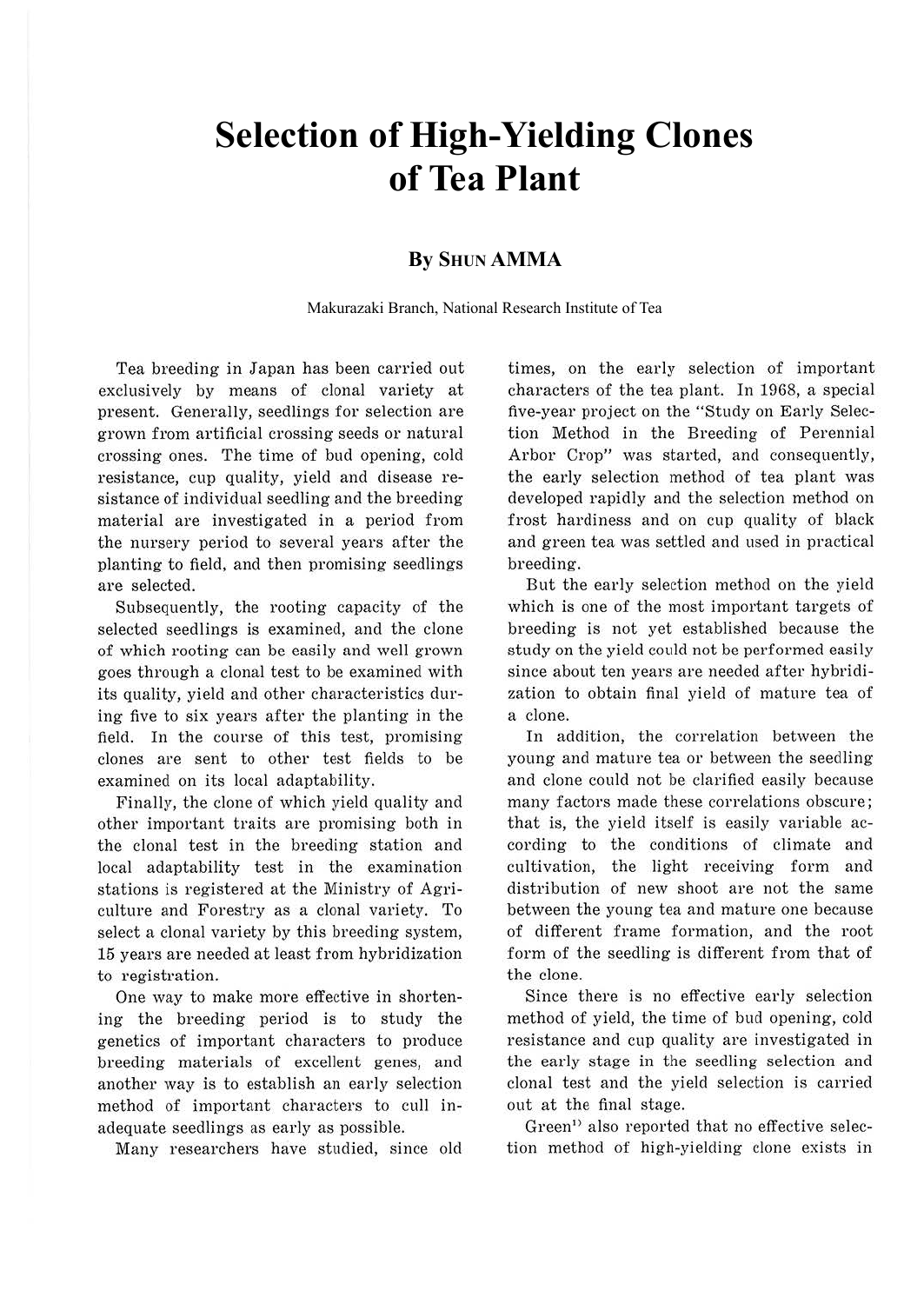Kenya other than the clonal test in the field. If the final yield of the clone can be detected indirectly from other characters in the earlier stage, the efficiency of breeding may be elevated remarkably.

Then the author et al. carried out some investigations on the early selection method of yield of tea plant and the results are described hereunder.

To establish the early selection method of yield, the relation between the charatcers, which were found in the course of the individual selection of seedling in the early stage, rooting capacity selection and mature tea selection of the clone, and the yield of mature tea of the clone must be clarified.

But no adequate datum is found at present; therefore, the author carried out the early selection referring to the combined results of many different experiments.

The problems were divided into four items for convenience as follows:

1. Correlation between the characters of young tea seedling at individual selection and the yield of the seedling at maturity.

2. Correlation between the yield of mature tea at individual selection and the yield of the clone at maturity.

3. Correlation between the characters of young tea of the clone and the yield at maturity.

4. Correlation between the yields of the seedling and clone at maturity and other

characters.

## **Correlation between the characters of young tea seedling at individual selection and the yield of the seedling at maturity**

The correlation between an annual yield of eight years after planting and the seed weight, germination time, plant height, thickness of stem, leaf number of stem, total number of leaves and leaf area of the seedling in the nursery period is very low<sup>2)</sup> as shown in Table 1.

A multiple regression equation was made with these seven characters as independent variables and the yield as a dependent variable, but the multiple correlation coefficients were 0.12 to 0.64 which did not seem so effective to presume the yield at maturity.

Thus, it is very difficult to presume the yield of mature tea from the characters of seedlings in an early stage. Since these results, however, were obtained from the tea plant seeded in the seedling bed of the field and transplanted to the field, the relation between the characters and yield of tea plants germinated and grown uniformly in the laboratory must be examined again.

As Green has reported, since the correlation between the plant height, thickness and stump weight of young seedlings and the yield of

**Table 1. Correlation coefficients between** 7 **characters of young tea seedlings** in **the nursery period and the yield at maturity of the same seedlings** 

| Cross                |                     |                         | Seed    | Germi-         | Plant   | Thickness | Leaf              | Total               | Leaf    |
|----------------------|---------------------|-------------------------|---------|----------------|---------|-----------|-------------------|---------------------|---------|
| Female               | Male                | $\overline{\mathbf{n}}$ | Weight  | nation<br>time | height  | of stem   | number<br>of stem | number of<br>leaves | area    |
|                      | Whole (15 Crosses)  | 311                     | $-0.05$ | $-0.03$        | $-0.01$ | 0.06      | $-0.01$           | $0.15*$             | $-0.01$ |
| Ai 21                | Yamatomidori        | 35                      | 0.14    | 0.09           | $-0.02$ | $-0.02$   | 0.13              | 0.31                | $-0.15$ |
| Ai<br>$\overline{2}$ | C<br>17             | 30                      | $-0.15$ | $-0.03$        | $-0.04$ | $-0.04$   | $-0.14$           | 0.00                | 0.21    |
| $C$ ou               | Ai 21               | 33                      | $-0.15$ | 0.21           | 0.09    | 0.04      | 0.08              | 0.12                | 0.09    |
| Ai 21                | Yamatomidori        | 32                      | $-0.01$ | $-0.02$        | 0.12    | 0.15      | 0.08              | 0.29                | 0.01    |
| 17<br>C              | $\mathbf{u}$        | 33                      | $-0.01$ | 0.03           | 0.25    | $0.41*$   | 0.17              | $-0.23$             | 0.25    |
| Yamatomidori         | C<br>ou             | 26                      | $-0.06$ | 0.00           | $-0.11$ | $-0.06$   | 0.23              | 0.12                | 0.17    |
| C<br>ou              | $\mathcal{C}$<br>17 | 49                      | $-0.10$ | 0.16           | 0.20    | 0.26      | 0.19              | 0.03                | 0.21    |

\* Significant at 5% level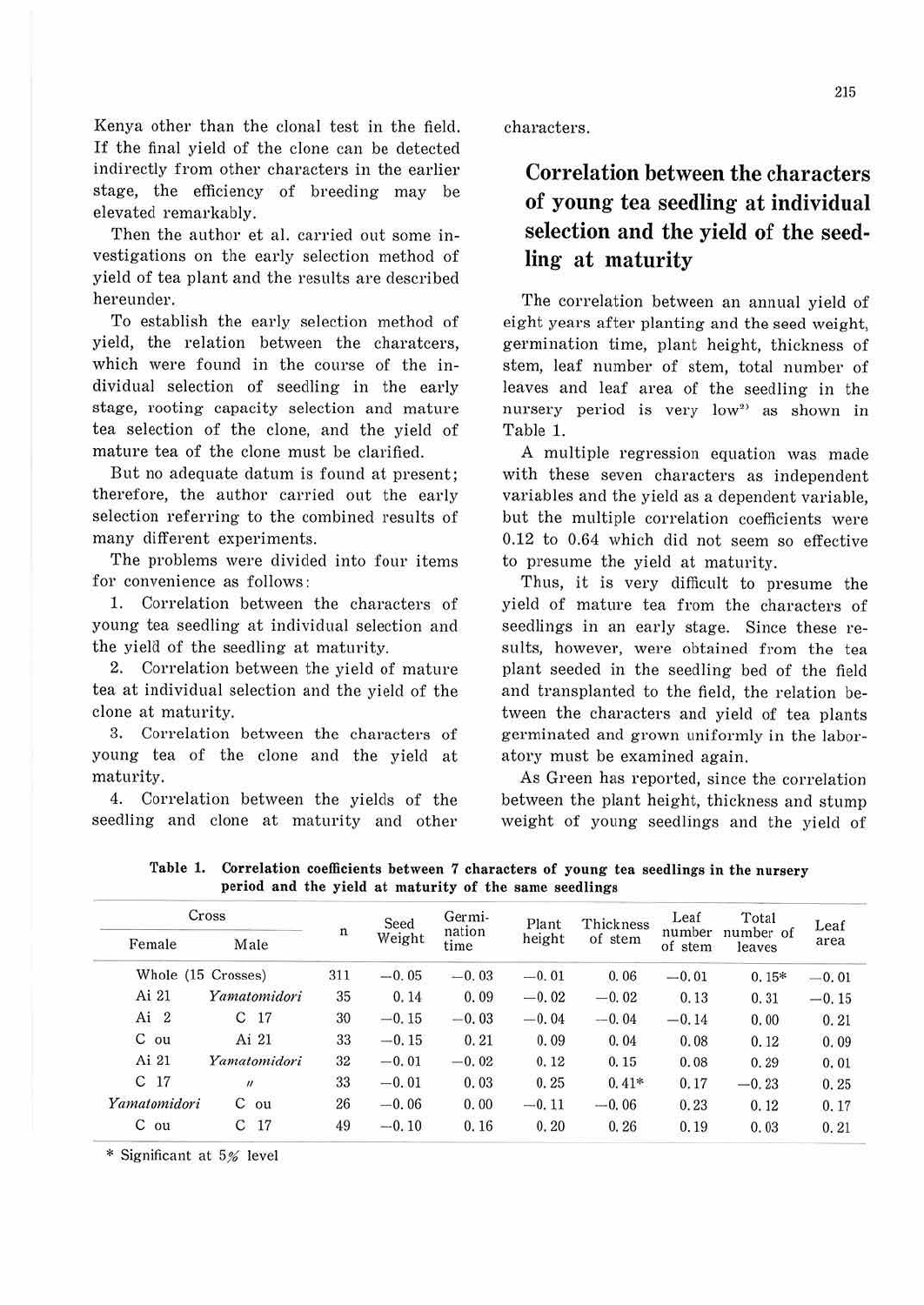the mature tea grown from the seedling is very high, the relation between the characters of the immature period and the yield of mature tea should be investigated continuously with various materials in many cases.

## **Correlation between the yield of mature tea at individual selection and the yield of the clone at maturity**

The correlation between the yield of tea plant at individual selection and that of the clone derived from the selection was calculated with the clones examined in the clonal test<sup>3</sup>.

The correlation coefficient between the total yield of the third and fourth plucking of tea from the seedling of nine years after planting and the total yield during two years from the clone of four to five years after planting in the clonal test was  $0.70**$ .

The materials used in this experiment were of the clonal test of a group of high-yielding clones of which yields are attainable above to a certain level, and the environmental conditions of each seedling at individual selection were not always the same. But the correlation between the yield of seedling and that of mature tea of clone was high.

From this result, it was found that the yield of the clone can almost be presumed from the yield of mature tea in the individual selection.

# **Correlation between the characters of young tea of a clone and the yield at maturity**

1) Relation between the characters of rooted cutting in a cutting bed and the yield of mature tea of the clone

Harada et al.<sup>4)</sup> obtained a correlation of  $0.79***$  between the shoot length in a cutting bed and the yield of a clonal test, and recommended this method because the nursery selection does not require much field area and the test can be repeated easily.

Sakai et al.<sup>53</sup> reported that the selection in

a cutting bed may be available to presume the yield of a clone at maturity because the light receiving condition of the cutting bed is similar to that of a mature tea garden. From these points, the early selection of yield in a cutting bed seems effective.

2) Relation between the characters of young tea of a clone in the field and the wield of mature tea

Toyao<sup>6)</sup> reported a high correlation of 0.91 between the leafiness of young tea and the yield in a clonal test. Yonemoto et al." reported that the yield of mature tea is presumable by the weight of the first pruned branch. Thus, the yield of mature tea can be presumed in the early stage of the clonal test.

### **Correlation between the yields of the seedling- and clone at maturity and other characters**

Some indirect presumptions of the yield of mature tea have been tried on the basis of the characters of the immature period which are closely related to the characters of mature tea which show high correlation to the yield. It is reported that the weight of new shoot, number of new shoots, spread of plant and length of new shoot show high correlation to the yield of mature tea garden of a clone.

The author<sup>8)</sup> also obtained similar results as shown in Table 2 and found that the length of new shoot is much related on the yield in a mature tea garden. Therefore, if some character of the immature period which is closely related to the length of new shoot of mature tea is found, the early selection of yield can be achieved easily.

On the other hand, in a mature tea garden of seedlings, it was found<sup>91</sup> that the less the weight of new shoot, the less the number of high-yielding plants. Therefore, if the culling of the seedling of which the new shoot will weigh less at maturity is possible in the immature period, the early selection of the yield is achievable.

Harada et al.<sup>4)</sup> also reported that a high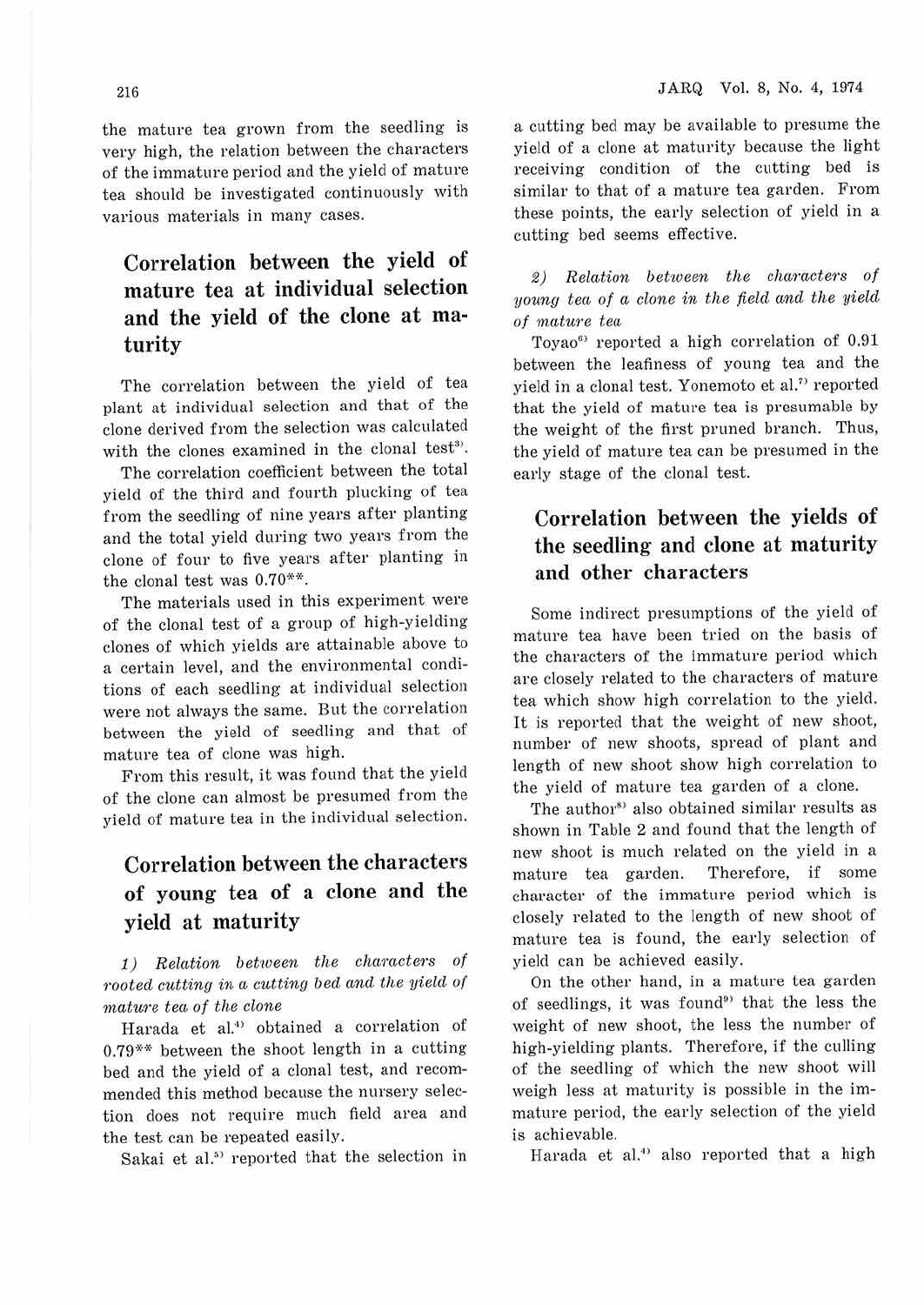|                              |                           | Phenotypic cor. coef.     |                           | Genotypic cor. coef.      |                           |                           |  |
|------------------------------|---------------------------|---------------------------|---------------------------|---------------------------|---------------------------|---------------------------|--|
| Characters                   | 1st<br>plucking<br>of tea | 2nd<br>plucking<br>of tea | 3rd<br>plucking<br>of tea | 1st<br>plucking<br>of tea | 2nd<br>plucking<br>of tea | 3rd<br>plucking<br>of tea |  |
| Number of shoots             | $0.527*$                  | $0.551*$                  | $0.453*$                  | 0.610                     | 0.747                     | 0.652                     |  |
| Weight of 100 plucked shoots | $0.473*$                  | 0.266                     | 0.188                     | 0.442                     | 0.031                     | 0.254                     |  |
| Length of shoot              | $0.640**$                 | $0.814**$                 | $0.698**$                 | 0.754                     | 0.876                     | 0.767                     |  |
| Number of leaves             | 0.371                     | $0.594*$                  | $0.508*$                  | 0.440                     | 0.851                     | 0.522                     |  |
| Length of plucked shoot      | 0.306                     | $0.477*$                  | $0.416*$                  | 0.581                     | 0.428                     | 0.021                     |  |
| Distance between leaves      | 0.251                     | $0.666**$                 | $0.486*$                  | 0.028                     | 0.649                     | 0.496                     |  |
| Thickness of shoot           | 0.057                     | 0.352                     | 0.341                     | $-0.000$                  | 0.248                     | 0.037                     |  |
| Spread of plant              | $0.549*$                  | $0.782**$                 | $0.603*$                  | 0.750                     | 0.838                     | 0.688                     |  |

**Table 2. Phenotypic and genotypic correlation coefficients between the yield and the characters of new shoot** 

\*\*,\* Significant at 1% and 5% level, respectively

correlation of the weight of new shoot exists between the seedling and the clone, and that the plant of which weight of the new shoot is little yields less and is not convenient for plucking. And they described, therefore, that the selection of yield is possible on the basis of the weight of new shoot of seedlings.

Wu, C. T.<sup>10</sup> also discovered some internal morphological characters of mature leaf which have significant relation to the yield of a clone.

Therefore, when the relation between young and mature tea on the characters which have high correlation to the yields of a clone and seedlings is clarified, the indirect early selection of yield may be possible. Further researches should be advanced on this point.

For the time being, the final presumption of the yield of a clone at maturity is possible at the close of individual selection, the period of cutting bed, or at the early stage of the clonal test.

But in the practical breeding, effective individual selection should be performed as early as possible; therefore, a correct and simple method, which is applicable at the seedling bed or at least in the early stage of planting in the field, is needed urgently.

#### References

1) Green, M. J.: An evaluation of some criteria used in selecting large-yielding tea clones. J. Agric. Sci. Camb., 76, 143-153 (1971).

- 2) Amma, S.: Relationship between the characters of young tea seedlings in the nursery period and the yield at maturity of the same seedlings. *Stucly of tea,* No. 45, 6-10 (1973).
- 3) Matsushita, S. et al.: Testing for the important characters in the early stage of Assam hybrid tea plant (1). Correlation of the main characters between seedlings and those clones. Kyushu agricultural research, No. 31, 71-72 (1969).
- 4) Harada, S. et al.: Studies on the method of early selection in tea breeding. *Bulletin of*  the tea division Tōkai-kinki agricultural ex*periment station, No. 8, 1-29 (1961).*
- 5) Sakai, S. & Nakayama, A.: Varietal difference of tea production. Breeding of arbor crop : Development and utilization of early selection method. 229-251 (1973).
- 6) Toyao, T.: Correlation and genetical analyses of the several characteristics at the stage of individual selection in the tea plant. II. On the correlations among yield, number of leaves per plant and characters of leaf in the clonal varieties for green tea. Study of tea. No. 30, 1-4 (1965).
- 7) Yonemoto, T. et al.: The relation between the first training and the yield in tea plant. *Kyushu agricultural research.* No. 30, 97 (1968).
- 8) Amma, S.: Young plant testing for important characters in tea breeding (Part 1). Correlation and path coefficient analysis between the yield and the characters of shoot in clones for black tea. *Study of tea*. No. 40, 1-7 (1970).
- 9) Amma, S.: Correlation between the yield and the weight of 100 plucked shoots in